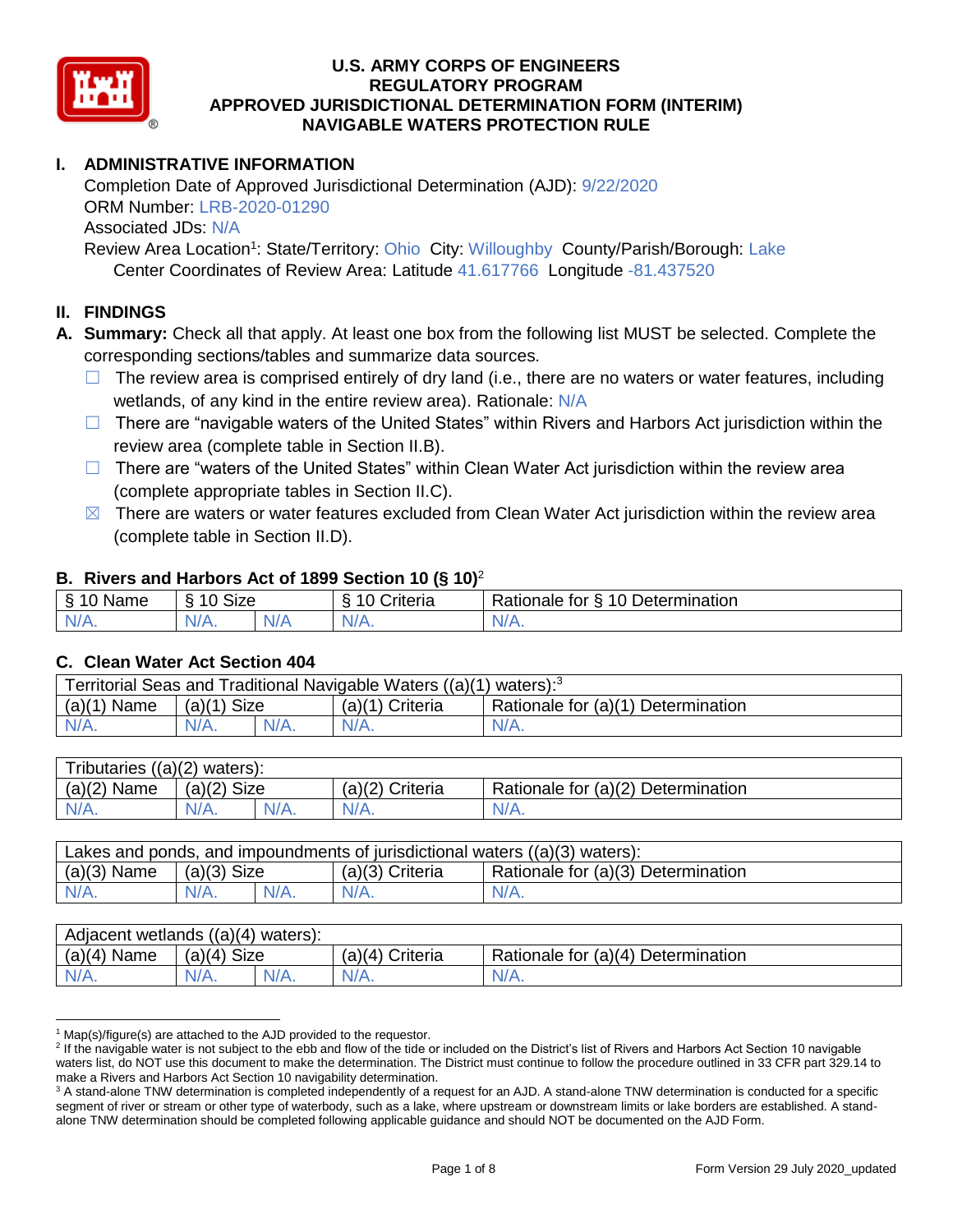

# **D. Excluded Waters or Features**

| Excluded waters $((b)(1) - (b)(12))$ : <sup>4</sup> |                       |                  |                        |                                                                                                   |
|-----------------------------------------------------|-----------------------|------------------|------------------------|---------------------------------------------------------------------------------------------------|
| <b>Exclusion Name</b>                               | <b>Exclusion Size</b> |                  | Exclusion <sup>5</sup> | Rationale for Exclusion Determination                                                             |
| <b>Wetland A</b>                                    | 0.049                 | $\text{acre}(s)$ | $(b)(1)$ Non-          | The subject wetland has been determined to not                                                    |
|                                                     |                       |                  | adjacent wetland.      | be "adjacent" to a paragraph $(a)(1)$ , $(2)$ , or $(3)$                                          |
|                                                     |                       |                  |                        | water. Each adjacency criteria is assessed                                                        |
|                                                     |                       |                  |                        | below:                                                                                            |
|                                                     |                       |                  |                        | (i) The subject wetland does not abut a                                                           |
|                                                     |                       |                  |                        | paragraph $(a)(1)$ , $(2)$ , or $(3)$ water as evidenced                                          |
|                                                     |                       |                  |                        | by the submitted wetland delineation report and                                                   |
|                                                     |                       |                  |                        | subsequent revision, a review of resources, as                                                    |
|                                                     |                       |                  |                        | well as the 29JUL2017 site visit. The subject                                                     |
|                                                     |                       |                  |                        | wetland persists in a slight depression on the                                                    |
|                                                     |                       |                  |                        | landscape and is entirely surrounded by uplands                                                   |
|                                                     |                       |                  |                        | on all sides. No (a)(1)-(3) waters were observed                                                  |
|                                                     |                       |                  |                        | within the immediate vicinity of the perimeter of                                                 |
|                                                     |                       |                  |                        | the subject wetland therefore, the subject                                                        |
|                                                     |                       |                  |                        | wetland is not abutting a paragraph $(a)(1)-(3)$                                                  |
|                                                     |                       |                  |                        | water.                                                                                            |
|                                                     |                       |                  |                        | $\blacksquare$ (ii) No evidence of inundation by flooding from                                    |
|                                                     |                       |                  |                        | a paragraph $(a)(1)$ , $(2)$ , or $(3)$ water was<br>observed during the 29JUL2017 site visit. No |
|                                                     |                       |                  |                        | potential (a)(1)-(3) waters were observed within                                                  |
|                                                     |                       |                  |                        | the immediate vicinity of the subject wetland                                                     |
|                                                     |                       |                  |                        | during the 29JUL020 site visit. Based on a                                                        |
|                                                     |                       |                  |                        | review of mapping resources and aerial                                                            |
|                                                     |                       |                  |                        | photographs, the nearest potential mapped                                                         |
|                                                     |                       |                  |                        | $(a)(1)-(3)$ waters are a stream $1000+$ feet north                                               |
|                                                     |                       |                  |                        | of the subject parcel and a stream 1000+ feet                                                     |
|                                                     |                       |                  |                        | south of the subject parcel. The downstream                                                       |
|                                                     |                       |                  |                        | portion of ephemeral Stream 1 (off-site) may                                                      |
|                                                     |                       |                  |                        | have intermittent flow and thereby be the closest                                                 |
|                                                     |                       |                  |                        | tributary to the subject wetland however, based                                                   |
|                                                     |                       |                  |                        | on topography (subject wetland is several feet                                                    |
|                                                     |                       |                  |                        | higher in elevation than the downstream reach of                                                  |
|                                                     |                       |                  |                        | the stream) and the small drainage area of                                                        |
|                                                     |                       |                  |                        | Stream 1, flooding would not be expected to                                                       |
|                                                     |                       |                  |                        | travel several feet upslope and inundate the                                                      |
|                                                     |                       |                  |                        | subject wetland. The NRCS Web Sol survey                                                          |
|                                                     |                       |                  |                        | indicates that the flood frequency class of the                                                   |
|                                                     |                       |                  |                        | soils underlying the subject parcel is "None"                                                     |
|                                                     |                       |                  |                        | meaning that flooding is not probable (the                                                        |
|                                                     |                       |                  |                        | chance of flooding is nearly 0 percent in any                                                     |
|                                                     |                       |                  |                        | year and flooding occurs less than once in 500                                                    |
|                                                     |                       |                  |                        | years). Additionally, the subject parcel is located                                               |

 <sup>4</sup> Some excluded waters, such as (b)(2) and (b)(4), may not be specifically identified on the AJD form unless a requestor specifically asks a Corps district to do so. Corps districts may, in case-by-case instances, choose to identify some or all of these waters within the review area.  $5$  Because of the broad nature of the (b)(1) exclusion and in an effort to collect data on specific types of waters that would be covered by the (b)(1)

exclusion, four sub-categories of (b)(1) exclusions were administratively created for the purposes of the AJD Form. These four sub-categories are not new exclusions, but are simply administrative distinctions and remain (b)(1) exclusions as defined by the NWPR.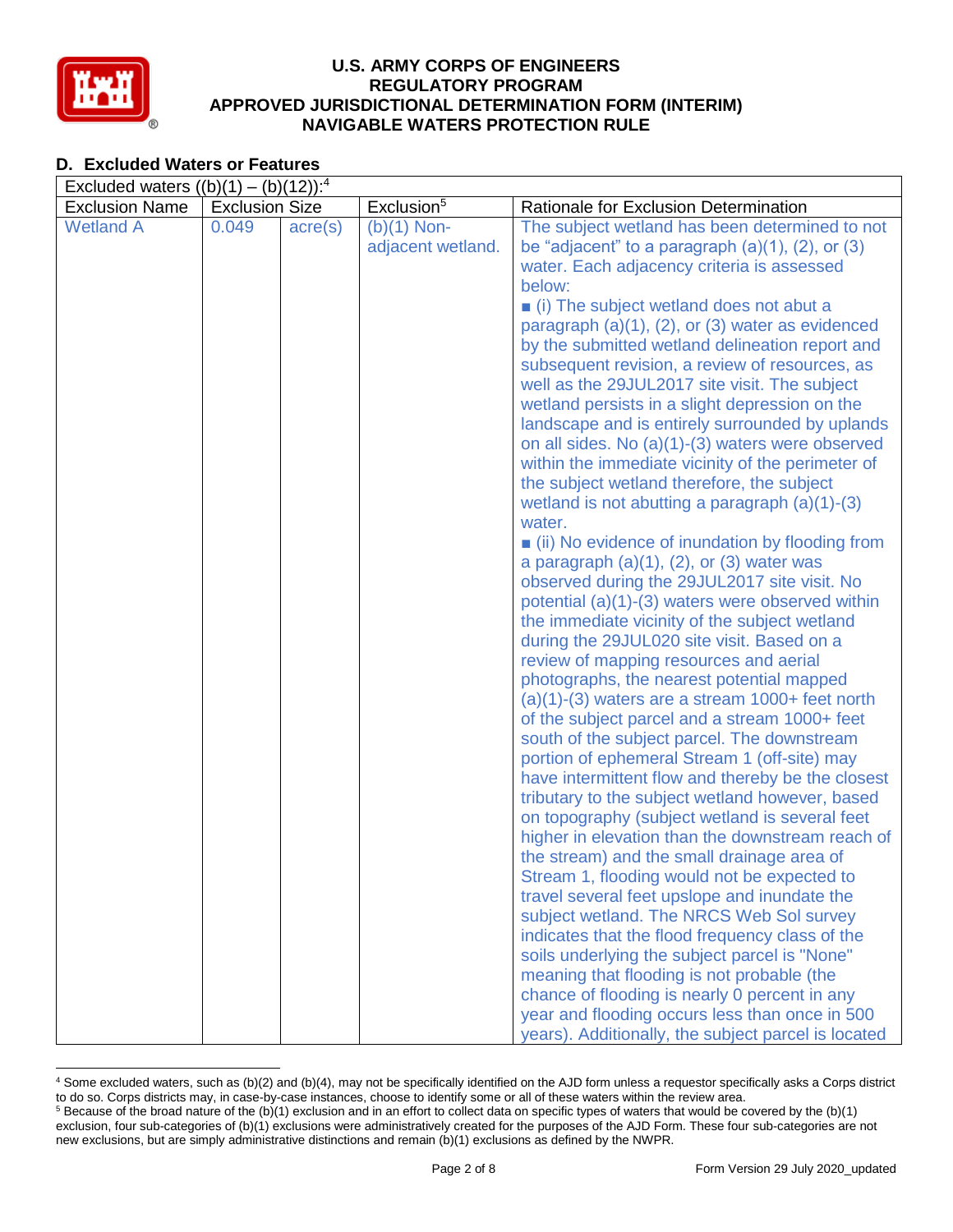

| Excluded waters $((b)(1) - (b)(12))$ : <sup>4</sup> |                       |                  |                                    |                                                                                                                                                                                                                                                                                                                                                                                                                                                                                                                                                                                                                                                                                                                                                                                                                                                                                                                                                                                                                                                                                                                                                                                                                                                                                                                                                                                                                                                                                                                                                             |
|-----------------------------------------------------|-----------------------|------------------|------------------------------------|-------------------------------------------------------------------------------------------------------------------------------------------------------------------------------------------------------------------------------------------------------------------------------------------------------------------------------------------------------------------------------------------------------------------------------------------------------------------------------------------------------------------------------------------------------------------------------------------------------------------------------------------------------------------------------------------------------------------------------------------------------------------------------------------------------------------------------------------------------------------------------------------------------------------------------------------------------------------------------------------------------------------------------------------------------------------------------------------------------------------------------------------------------------------------------------------------------------------------------------------------------------------------------------------------------------------------------------------------------------------------------------------------------------------------------------------------------------------------------------------------------------------------------------------------------------|
| <b>Exclusion Name</b>                               | <b>Exclusion Size</b> |                  | Exclusion <sup>5</sup>             | Rationale for Exclusion Determination                                                                                                                                                                                                                                                                                                                                                                                                                                                                                                                                                                                                                                                                                                                                                                                                                                                                                                                                                                                                                                                                                                                                                                                                                                                                                                                                                                                                                                                                                                                       |
|                                                     |                       |                  |                                    | in FEMA Flood Zone X, "Area of Minimal<br>Flooding." As no evidence of inundation by<br>flooding was observed during the 29JUL2020<br>site visit and resources do not indicate the<br>subject wetland is prone to being inundated by<br>flooding from a paragraph $(a)(1)-(3)$ water, the<br>subject wetland has been determined to not<br>meet adjacency criteria (ii).<br>■ (iii) The subject wetland persists in a slight<br>depression on the landscape and is entirely<br>surrounded by uplands on all sides. As per the<br>29JUL2017 site visit, there were no natural<br>berms, banks, dunes, or similar natural features<br>around the perimeter of the subject wetland. The<br>subject wetland is not separated from a<br>paragraph (a)(1)-(3) water only by a natural<br>berm, bank, dune, or similar natural feature and<br>therefor does not meet adjacency criteria (iii).<br>$\blacksquare$ (iv) The subject wetland persists in a slight<br>depression on the landscape and is entirely<br>surrounded by uplands on all sides. As per the<br>29JUL2017 site visit, there were no artificial<br>dikes, barriers, or similar artificial structures<br>observed around the perimeter of the subject<br>wetland nor were there any artificial features<br>(e.g. culverts) observed within or stemming from<br>the subject wetland. The subject wetland is not<br>separated from a paragraph $(a)(1)-(3)$ water only<br>by an artificial dike, barrier, or similar artificial<br>structure and therefor does not meet adjacency<br>criteria (iv). |
| <b>Wetland B</b>                                    | 0.189                 | $\text{acre}(s)$ | $(b)(1)$ Non-<br>adjacent wetland. | The subject wetland has been determined to not<br>be "adjacent" to a paragraph $(a)(1)$ , $(2)$ , or $(3)$<br>water. Each adjacency criteria is assessed<br>below:<br>■ (i) The subject wetland does not abut a<br>paragraph $(a)(1)$ , $(2)$ , or $(3)$ water as evidenced<br>by the submitted wetland delineation report and<br>subsequent revision, a review of resources, as<br>well as the 29JUL2017 site visit. The subject<br>wetland persists in a slight depression on the<br>landscape and is entirely surrounded by uplands<br>on all sides which the exception of its outlet into<br>non-jurisdictional ephemeral Stream 1. No<br>$(a)(1)-(3)$ waters were observed within the<br>immediate vicinity of the perimeter of the subject<br>wetland therefore, the subject wetland is not<br>abutting a paragraph $(a)(1)-(3)$ water.                                                                                                                                                                                                                                                                                                                                                                                                                                                                                                                                                                                                                                                                                                               |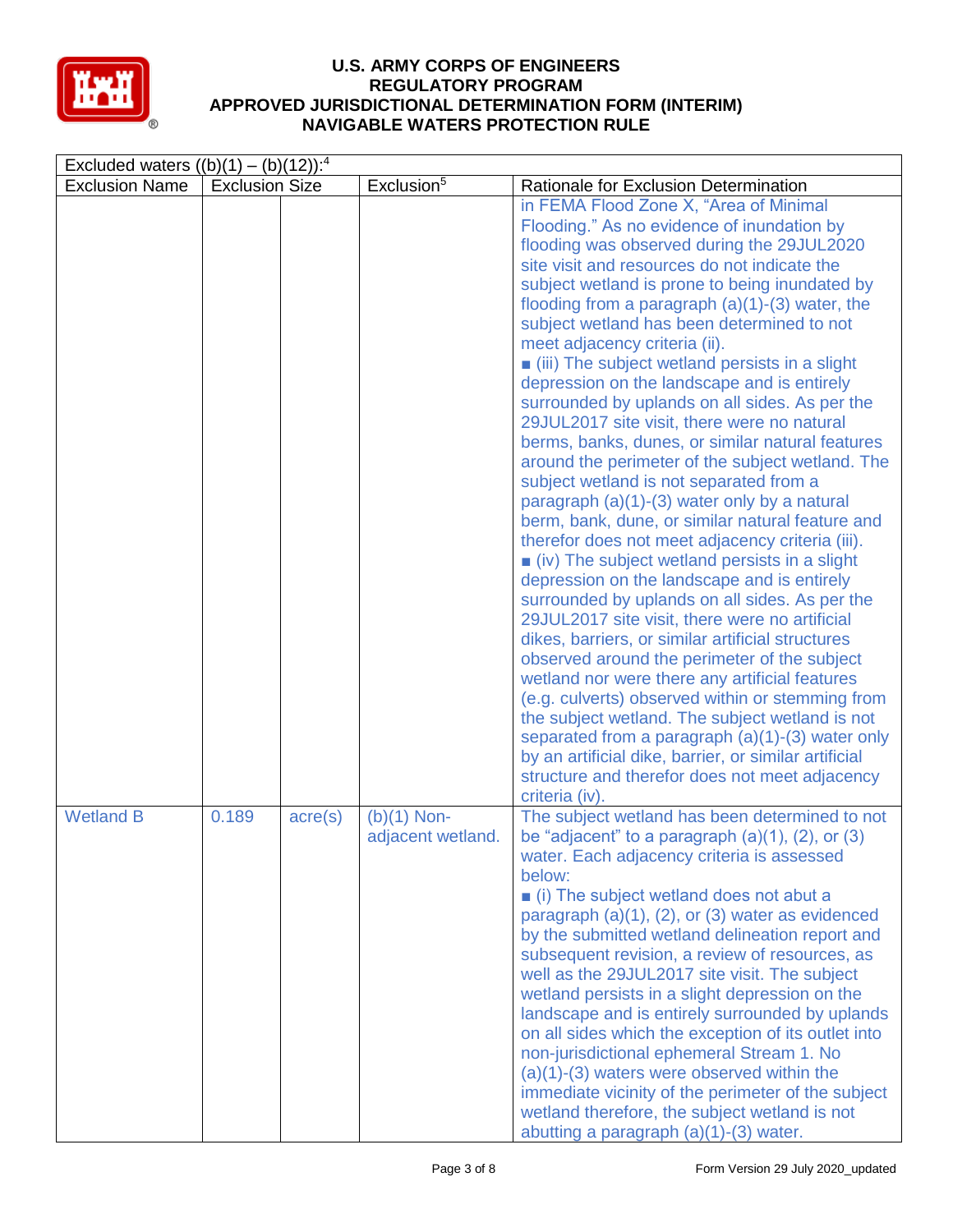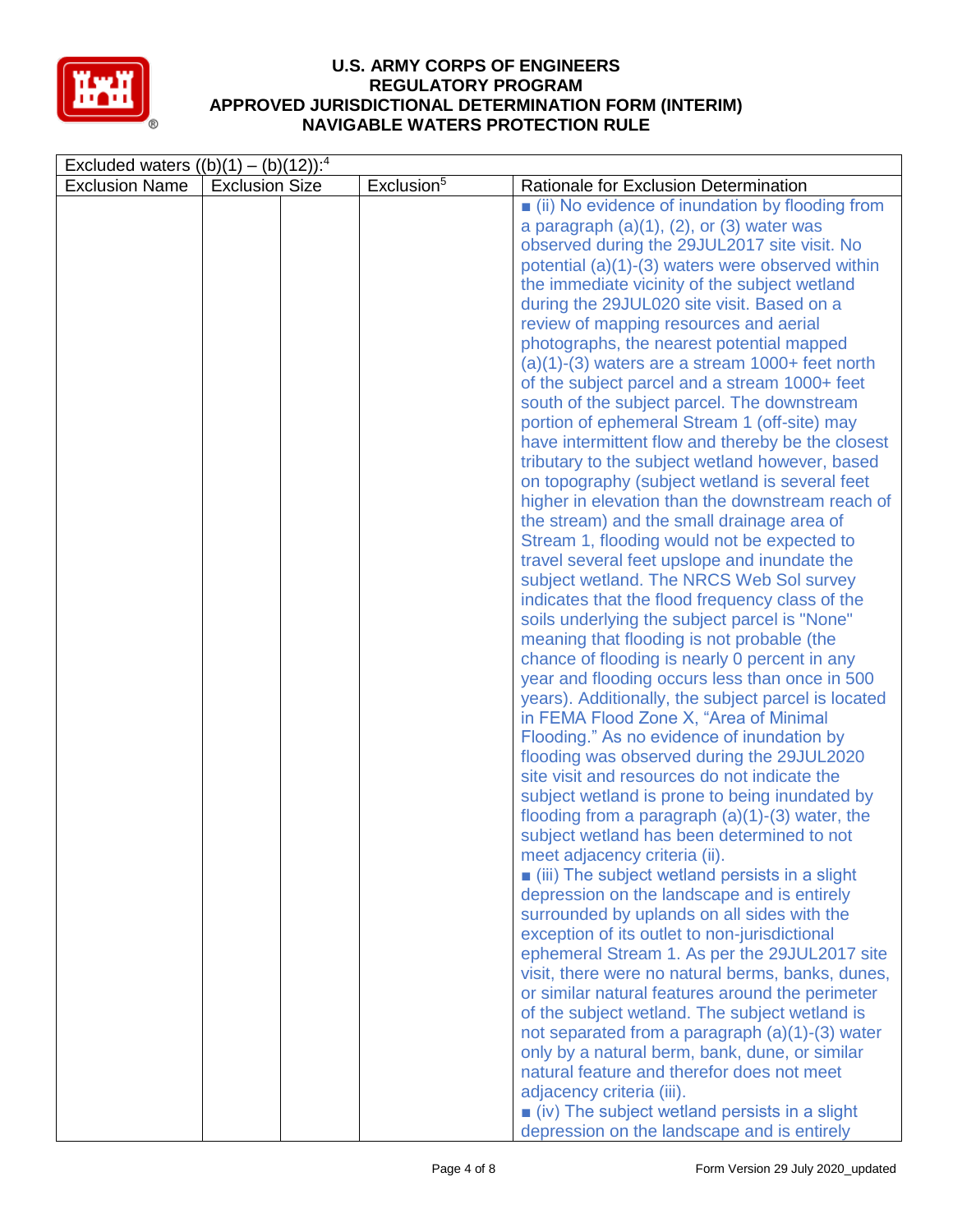

| Excluded waters $((b)(1) - (b)(12))$ : <sup>4</sup> |                       |                  |                                                                                                     |                                                                                                                                                                                                                                                                                                                                                                                                                                                                                                                                                                                                                              |
|-----------------------------------------------------|-----------------------|------------------|-----------------------------------------------------------------------------------------------------|------------------------------------------------------------------------------------------------------------------------------------------------------------------------------------------------------------------------------------------------------------------------------------------------------------------------------------------------------------------------------------------------------------------------------------------------------------------------------------------------------------------------------------------------------------------------------------------------------------------------------|
| <b>Exclusion Name</b>                               | <b>Exclusion Size</b> |                  | Exclusion <sup>5</sup>                                                                              | Rationale for Exclusion Determination                                                                                                                                                                                                                                                                                                                                                                                                                                                                                                                                                                                        |
|                                                     |                       |                  |                                                                                                     | surrounded by uplands on all sides with the<br>exception of its outlet to non-jurisdictional<br>ephemeral Stream 1. As per the 29JUL2017 site<br>visit, there were no artificial dikes, barriers, or<br>similar artificial structures observed around the<br>perimeter of the subject wetland nor were there<br>any artificial features (e.g. culverts) observed<br>within or stemming from the subject wetland.<br>The subject wetland is not separated from a<br>paragraph (a)(1)-(3) water only by an artificial<br>dike, barrier, or similar artificial structure and<br>therefor does not meet adjacency criteria (iv). |
| <b>Wetland C</b>                                    | 0.027                 | $\text{acre}(s)$ | $(b)(1)$ Non-<br>adjacent wetland.                                                                  | See rationale for Wetland A.                                                                                                                                                                                                                                                                                                                                                                                                                                                                                                                                                                                                 |
| <b>Wetland D</b>                                    | 0.031                 | $\text{acre}(s)$ | $(b)(1)$ Non-<br>adjacent wetland.                                                                  | See rationale for Wetland A.                                                                                                                                                                                                                                                                                                                                                                                                                                                                                                                                                                                                 |
| <b>Wetland E/F</b>                                  | 0.154                 | $\text{acre}(s)$ | $(b)(1)$ Non-<br>adjacent wetland.                                                                  | See rationale for Wetland A.                                                                                                                                                                                                                                                                                                                                                                                                                                                                                                                                                                                                 |
| <b>Wetland G</b>                                    | 0.009                 | $\text{acre}(s)$ | $(b)(1)$ Non-<br>adjacent wetland.                                                                  | See rationale for Wetland A.                                                                                                                                                                                                                                                                                                                                                                                                                                                                                                                                                                                                 |
| Wetland H/I                                         | 0.148                 | $\text{acre}(s)$ | $(b)(1)$ Non-<br>adjacent wetland.                                                                  | See rationale for Wetland A.                                                                                                                                                                                                                                                                                                                                                                                                                                                                                                                                                                                                 |
| <b>Wetland J</b>                                    | 0.046                 | $\text{acre}(s)$ | $(b)(1)$ Non-<br>adjacent wetland.                                                                  | See rationale for Wetland A.                                                                                                                                                                                                                                                                                                                                                                                                                                                                                                                                                                                                 |
| <b>Wetland K</b>                                    | 0.144                 | $\text{acre}(s)$ | $(b)(1)$ Non-<br>adjacent wetland.                                                                  | See rationale for Wetland A.                                                                                                                                                                                                                                                                                                                                                                                                                                                                                                                                                                                                 |
| <b>Wetland L</b>                                    | 0.008                 | $\text{acre}(s)$ | $(b)(1)$ Non-<br>adjacent wetland.                                                                  | See rationale for Wetland A.                                                                                                                                                                                                                                                                                                                                                                                                                                                                                                                                                                                                 |
| <b>Wetland M</b>                                    | 0.003                 | $\text{acre}(s)$ | $(b)(1)$ Non-<br>adjacent wetland.                                                                  | See rationale for Wetland A.                                                                                                                                                                                                                                                                                                                                                                                                                                                                                                                                                                                                 |
| <b>Wetland N</b>                                    | 0.006                 | $\text{acre}(s)$ | $(b)(1)$ Non-<br>adjacent wetland.                                                                  | See rationale for Wetland A.                                                                                                                                                                                                                                                                                                                                                                                                                                                                                                                                                                                                 |
| <b>Wetland O</b>                                    | 0.009                 | $\text{acre}(s)$ | $(b)(1)$ Non-<br>adjacent wetland.                                                                  | See rationale for Wetland A.                                                                                                                                                                                                                                                                                                                                                                                                                                                                                                                                                                                                 |
| <b>Wetland P</b>                                    | 0.012                 | $\text{acre}(s)$ | $(b)(1)$ Non-<br>adjacent wetland.                                                                  | See rationale for Wetland A.                                                                                                                                                                                                                                                                                                                                                                                                                                                                                                                                                                                                 |
| <b>Wetland Q</b>                                    | 0.004                 | $\text{acre}(s)$ | $(b)(1)$ Non-<br>adjacent wetland.                                                                  | See rationale for Wetland A.                                                                                                                                                                                                                                                                                                                                                                                                                                                                                                                                                                                                 |
| Stream 1                                            | 76                    | linear<br>feet   | $(b)(3)$ Ephemeral<br>feature, including<br>an ephemeral<br>stream, swale,<br>gully, rill, or pool. | Stream 1 is a shallow, narrow channel that<br>extends north from the northern tip of Wetland B.<br>The substrate in Stream 1 is mostly silt with<br>some gravel. Stream 1 was not flowing during<br>the 29JUL2017 site visit and a photo dated<br>12OCT2016 also does show any flow. Stream 1<br>is not depicted on USGS topographic maps,<br>USGS NHD datasets, USFWS NWI maps, the<br><b>USEPA Waters Geoviewer, or the NRCS Web</b>                                                                                                                                                                                       |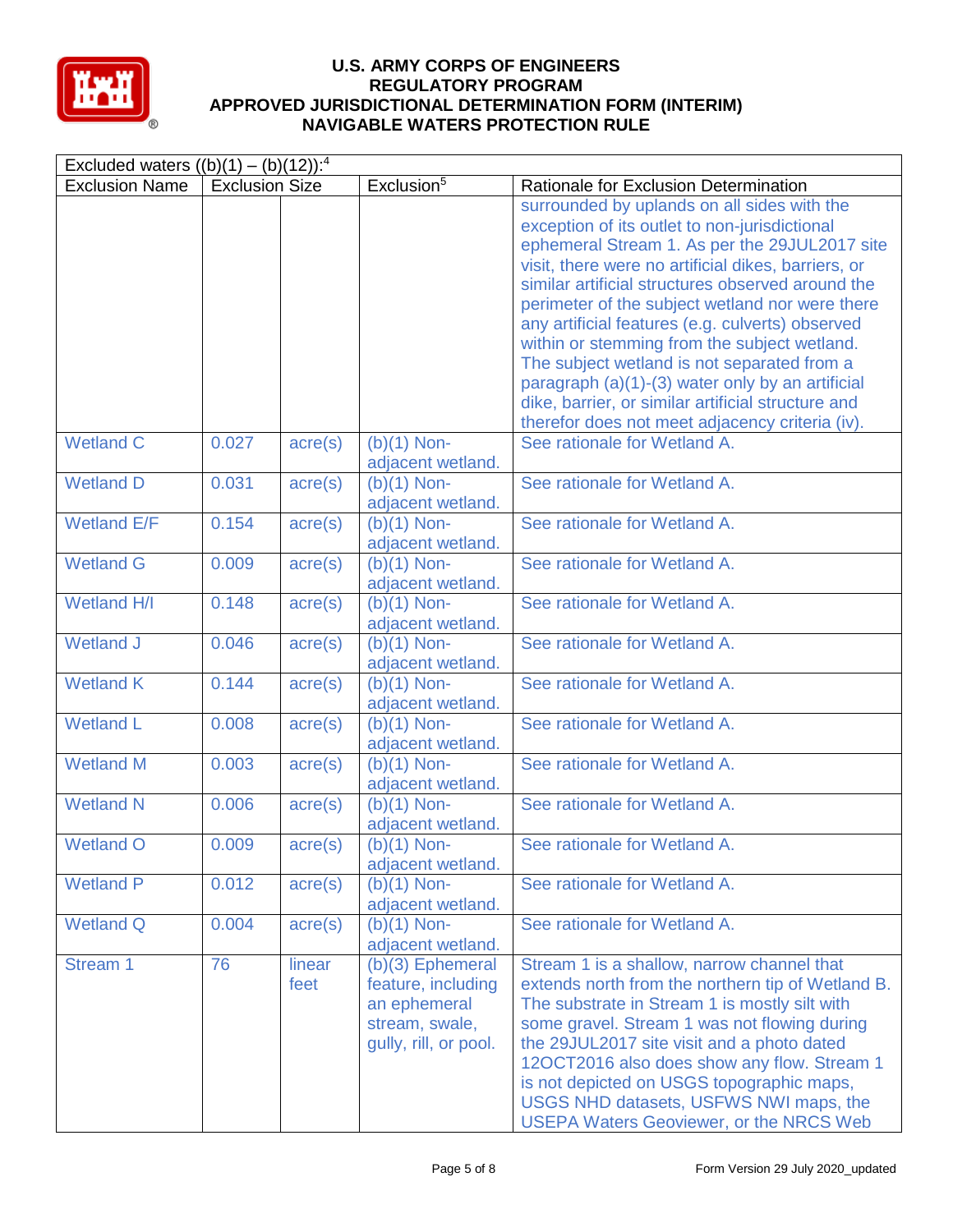

| <b>Exclusion Name</b><br><b>Exclusion Size</b><br>Exclusion <sup>5</sup> | Rationale for Exclusion Determination                                                                                                                                                                                                                                                                                                                                                                                                                                                                                                                                                                                                                                                                                                                                            |
|--------------------------------------------------------------------------|----------------------------------------------------------------------------------------------------------------------------------------------------------------------------------------------------------------------------------------------------------------------------------------------------------------------------------------------------------------------------------------------------------------------------------------------------------------------------------------------------------------------------------------------------------------------------------------------------------------------------------------------------------------------------------------------------------------------------------------------------------------------------------|
|                                                                          | Soil Survey. Stream 1 is depicted on USGS<br><b>Stream Stats maps and Stream 1 does</b><br>correspond to a topographic crenulation on the<br>LakeNavigator 3.0 2016 2-foot contour layer<br>which continues north off-site. Based on USGS<br>Stream Stats, the drainage area of Stream 1 is<br>less than 0.2 square miles. The results of the<br>APT indicate that lack of flow in the channel was<br>present during overall normal conditions<br>(29JUL2017 site visit and 12OCT2016<br>photograph) but also during the wet season<br>(12OCT2016 photograph) when flow would be<br>expected in the channel, and during a period<br>following a wet month. Available evidence<br>indicates that Stream 1 is ephemeral and is<br>therefore excluded pursuant to paragraph (b)(3). |

# **III. SUPPORTING INFORMATION**

**A. Select/enter all resources** that were used to aid in this determination and attach data/maps to this document and/or references/citations in the administrative record, as appropriate.

☒ Information submitted by, or on behalf of, the applicant/consultant: 22NOV2016 Wetland Delineneation Report submitted by BL Companies and 3JAN2017 revisions (contained in Response to Comments and Additional Information Requeded) submitted by BL Companies

This information is sufficient for purposes of this AJD.

Rationale: N/A

 $\Box$  Data sheets prepared by the Corps: Title(s) and/or date(s).

☒ Photographs: Aerial and Other: Lake County LakeNavigator 3.0 (2007, 2011, and 2014 Orthophotos) accessed 18SEP2020, https://arcgis.lakecountyohio.gov/lakenavigator3/?find; Google Earth Aerial Photos (6APR2012, 14MAY2017. 6JUL2018, 17SEP2019); Photos dated 12OCT2016 contained in 22NOV2016 Wetland Delineneation Report submitted by BL Companies

- ☒ Corps site visit(s) conducted on: 29JUL2017
- ☒ Previous Jurisdictional Determinations (AJDs or PJDs): PJD LRB-2016-00901 dated 12APR2017
- ☒ Antecedent Precipitation Tool: *provide detailed discussion in Section III.B*.
- ☒ USDA NRCS Soil Survey: NRCS Web Soil Survey accessed 18SEP2020,

https://websoilsurvey.sc.egov.usda.gov/App/WebSoilSurvey.aspx

☒ USFWS NWI maps: USFWS National Wetlands Inventory Surface Waters and Wetlands accessed 18SEP2020, https://www.fws.gov/wetlands/data/mapper.html

☒ USGS topographic maps: USGS Historical Topographic Map Explorer (Mayfield Heights 1970, 1980, and 1995) accessed 18SEP2020, https://livingatlas.arcgis.com/topoexplorer/index.html; Historic Aerials (Willoughby 2016) accessed 18SEP2020, historicaerials.com

## **Other data sources used to aid in this determination:**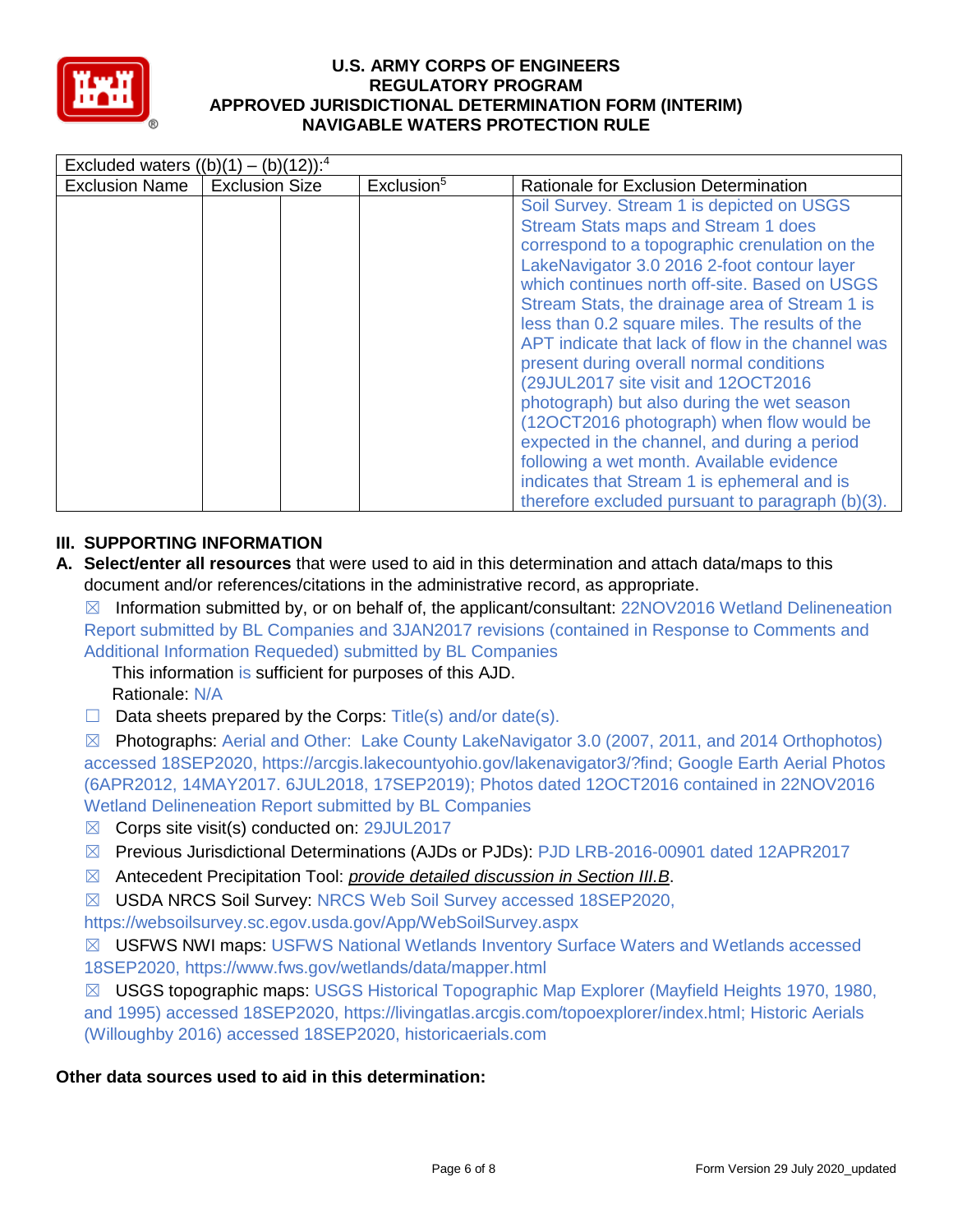

| Data Source (select)         | Name and/or date and other relevant information                             |
|------------------------------|-----------------------------------------------------------------------------|
| <b>USGS Hydrologic Atlas</b> | USGS The National Map accessed 18SEP2020,                                   |
|                              | https://viewer.nationalmap.gov/advanced-viewer/                             |
| <b>USDA Sources</b>          | $N/A$ .                                                                     |
| <b>NOAA Sources</b>          | $N/A$ .                                                                     |
| <b>CorpsMap ORM Map</b>      | <b>Regulatory ORM Project Locations and ORAM Aquatic Resources accessed</b> |
| Layers                       | 18SEP2020                                                                   |
| Other state/local data       | Lake County LakeNavigator 3.0 (2016 2' contours) accessed 18SEP2020,        |
| (specify)                    | https://arcgis.lakecountyohio.gov/lakenavigator3/?find                      |
| <b>FEMA/FIRM maps</b>        | FEMA's National Flood Hazard Layer (NFHL) Viewer accessed 18SEP2020,        |
|                              | https://hazards-fema.maps.arcgis.com/apps/webappviewer/index.html           |
| <b>USGS Stream stats</b>     | USGS Stream Stats accessed 18SEP2020, https://streamstats.usgs.gov/ss/      |
| EPA sources (specify)        | USEPA WATERS GeoViewer accessed 18SEP2020,                                  |
|                              | https://epa.maps.arcgis.com/apps/webappviewer/index.html?id=ada349b90c2649  |
|                              | 6ea52aab66a092593b                                                          |

**B. Typical year assessment(s):** The Corps Antecedent Precipitation Tool was used to complete typical year assessments. The APT pulls precipitation data from NOAA's Daily Global Historical Climatology Network. The APT evaluates normal precipitation conditions based on the three 30-day periods preceding the observation date. For each period, a weighted condition value is assigned by determining whether the 30 day precipitation total falls within, above, or below the 70th and 30th percentiles for totals from the same date range over the preceding 30 years. The APT then makes a determination of "normal," "wetter than normal," or "drier than normal" based on the condition value sum. The APT also displays results generated via the Palmer Drought Severity Index (PDSI) and the University of Delaware WebWIMP. The latitude/longitude for the subject parcel was input into the APT and "single" point was chosen for the geographic area. Results are below:

■ Corps Site Visit Date 29JUL2017 (PDSI Class: Normal, Season: Dry Season, ARC Score: 11, Antecedent Precip Condition: Normal Conditions)

Conclusion: Overall, this period is considered to fall within normal climatic conditions. The Palmer Drought severity Index indicates this period was normal while the WebWIMP indicates this period fell within the dry season. The date of the site visit followed a period of being above the 30-year normal range.

■ Delineation Report Photograph Date 12OCT2016 (PDSI Class: Incipient wetness, Season: Wet Season, ARC Score: 14, Antecedent Precip Condition: Normal Conditions)

Conclusion: Overall, this period is considered to fall within normal climatic conditions however, the Palmer Drought Severity Index indicates incipient wetness during this period, the WebWIMP indicates this period fell within the wet season, and the 30-days preceeding the date of the photograph were "wet" (above 30 year normal range for the majority of the month).

■Google Earth Photo Date 6APR2012 (PDSI Class: Mild Drought, Season: Wet Season, ARC Score: 13, Antecedent Precip Condition: Normal Conditions)

Conclusion: Overall, this period is considered to fall within normal climatic conditions however, the Palmer Drought Severity Index indicates mild drought during this period, and the WebWIMP indicates this period fell within the wet season.

# **C. Additional comments to support AJD:**

■ The NRCS Web Soil Survey indicates that flooding frequency for the entire site is "None" meaning that flooding is not probable (the chance of flooding is nearly 0 percent in any year and flooding occurs less than once in 500 years).